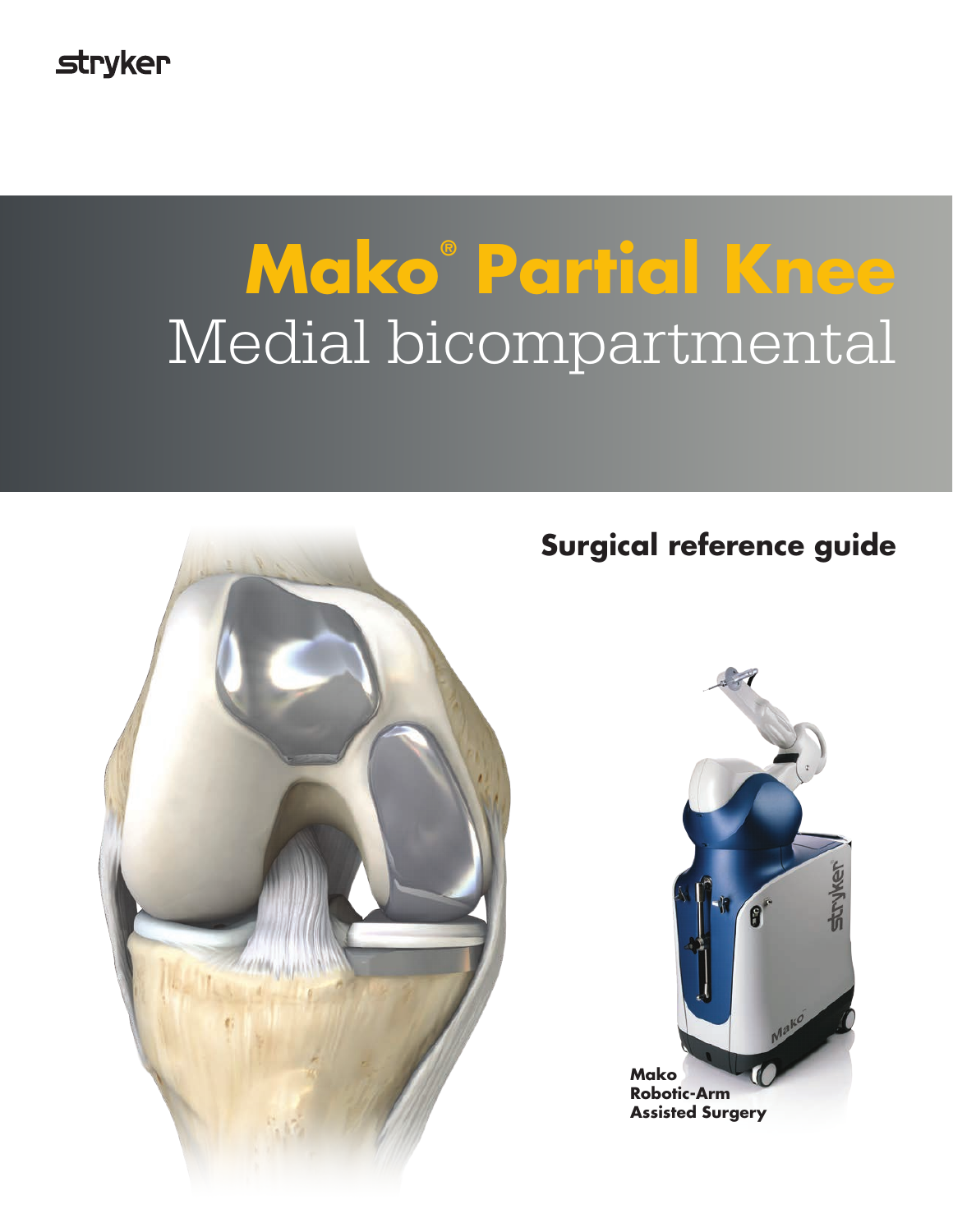#### Table of contents

| Implant compatibility 3                                                |
|------------------------------------------------------------------------|
| Pre-operative planning $\dots\dots\dots\dots\dots\dots\dots4$          |
| Intra-operative planning $\ldots \ldots \ldots \ldots \ldots \ldots 5$ |
|                                                                        |
| Initial exposure and array placement  9                                |
| Bone registration and gap balancing  10                                |
| Fine-tune implant positioning and bone resection 11                    |
| Trialing, soft tissue balancing and implant                            |
|                                                                        |

This publication sets forth detailed recommended procedures for using Stryker's devices and instruments. It offers guidance that you should heed, but as with any such technical guide, each surgeon must consider the particular needs of each patient and make appropriate adjustments when and as required.

Note: the information provided in this document is not to be used as the surgical technique when completing a Mako Partial Knee procedure. Please refer to the Mako PKA Surgical Guide (PN 210713) for detailed intended use, contraindications, and other essential product information.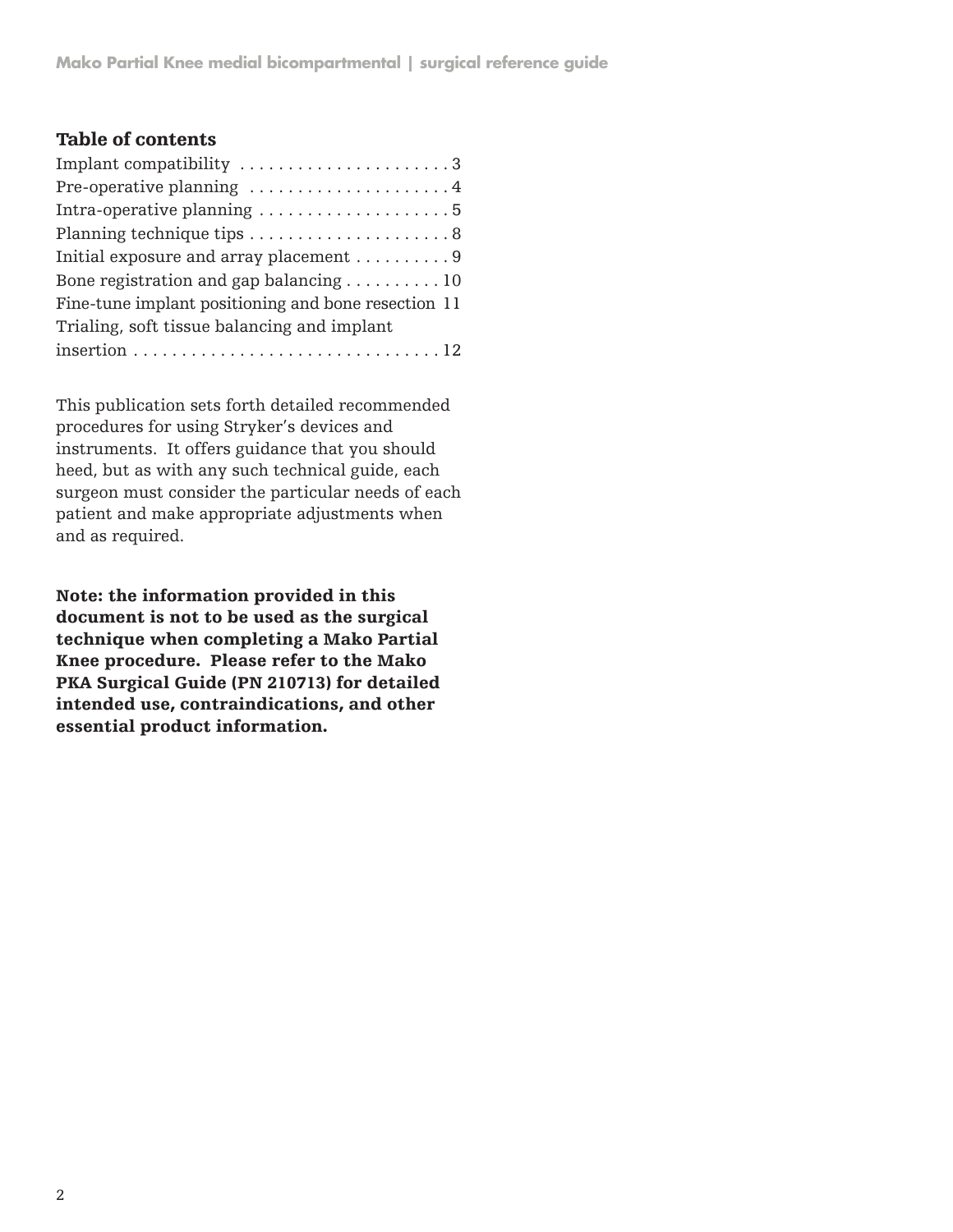## **Implant compatibility**



Medial Patellofemoral Lateral Medial

bicompartmental

| <b>Mako MCK Implant System</b> |                           |              |             |  |
|--------------------------------|---------------------------|--------------|-------------|--|
|                                | Options                   | <b>Sizes</b> | Part number |  |
| Femoral implant                | Left medial/Right lateral | $1-8$        | 18050X      |  |
|                                | Right medial/Left lateral | $1-8$        | 18051X      |  |
| Tibial baseplate               | Left medial/Right lateral | $1-8$        | 18060X      |  |
|                                | Right medial/Left lateral | $1-8$        | 18061X      |  |
| Poly insert                    | 8,9,10,12mm               | $1-8$        | 18070X-X    |  |
| X3 insert                      | 8,9,10,12mm               | $1-8$        | 18073X-X    |  |
| Patella implant                | 3mm increments            | $26-41$ mm   | 180320-X    |  |
| Patellofemoral implant         | Left                      | $2 - 8$      | 18040X      |  |
|                                | Right                     | $2 - 8$      | 18041X      |  |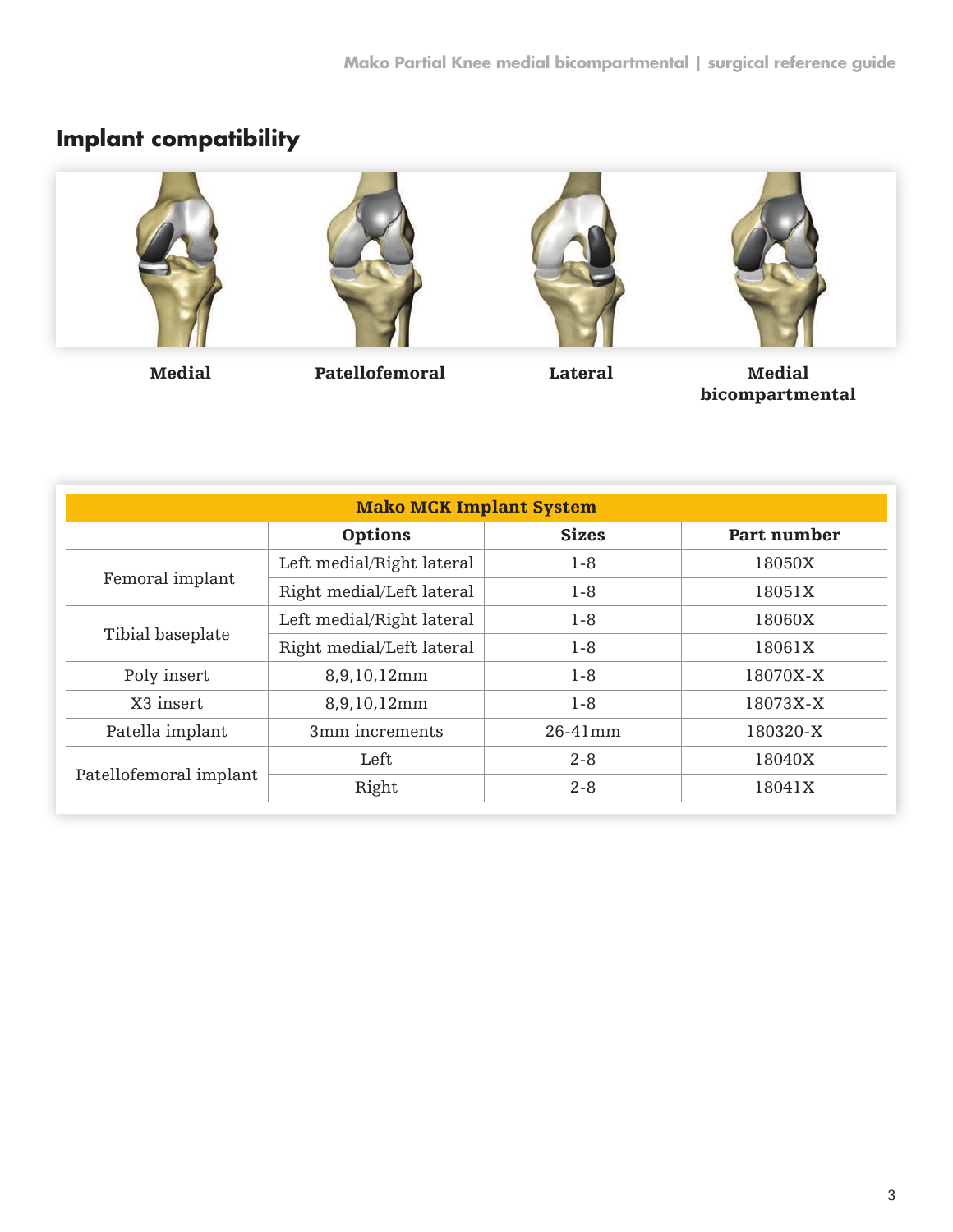## **Pre-operative planning**



**Figure 1**



**Figure 2**



#### **Tibia**

Size and fit the tibia as indicated in the Mako Partial Knee surgical reference guide (MAKPKA-PG-2), and ensure that positioning respects the recommended positioning limits.

#### **Bicompartmental**

Select the femoral and patellofemoral(PF) components that match the anatomy and are also compatible with each other as described below.

In the transverse plane of the bicomp planning page, place the PF component so that its medial side is 1mm proud of bone (figure 1).

In the coronal plane, the tongue of the PF component should be split midway by the magenta cortical bone line (figure 2). The ideal bicomp size is that which matches the femoral condyle in the anterior/ posterior (A/P) dimension.

In the transverse plane, the anterior medial border of the PF component is 1mm proud of bone, while the posterior femoral condyle ranges from 2mm inset to 1mm proud (figure 3).

If the PF component is 1mm proud of bone and the posterior condyle of the femoral component is more than 2mm inset, the implant should be upsized.

If the PF component is 1mm proud of bone and the posterior condyle of the femoral component is more than 1mm proud, the implant should be downsized.

#### **Patellofemoral**

Size and fit the PF component as described in the Mako Patellofemoral surgical reference guide (MAKPKA-PG-4) ensuring the positioning is in accordance with the recommended positioning limits.

#### **Femur**

Size and fit the femoral component indicated in the Mako Partial Knee surgical reference guide (MAKPKA-PG-2) ensuring that positioning respects the recommended positioning limits.

**Figure 3**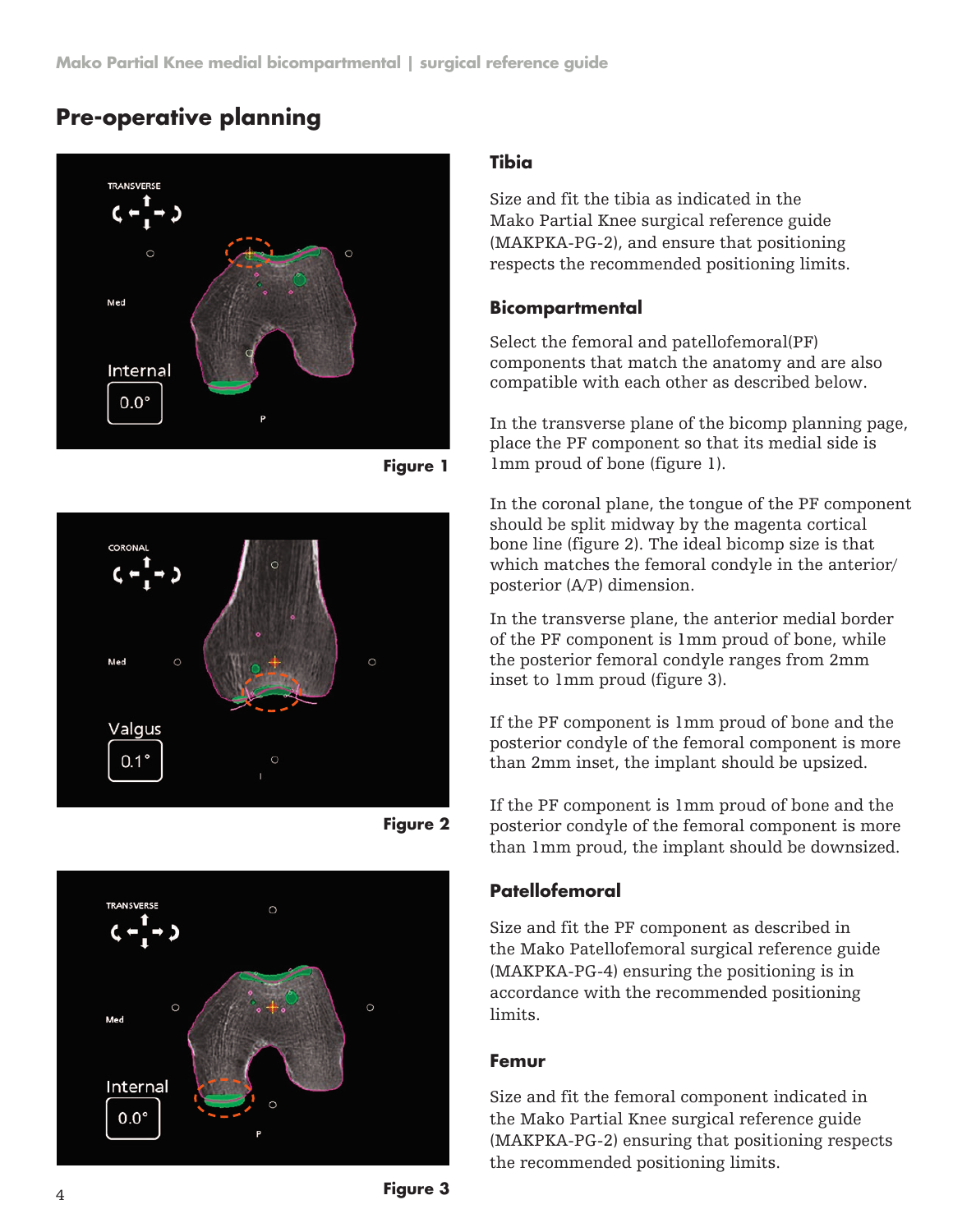## **Intra-operative planning**

Intra-operative planning sequence: position the medial femoral and tibial components before planning the PF component.

#### **Medial partial knee**

#### To set final placement of the femoral and tibial components:

Remove all visible osteophytes, balance the medial partial knee replacement (PKR) joint gaps, and fine-tune femoral-tibial tracking as described in the Mako Partial Knee surgical reference guide (MAKPKA-PG-2).

Map 2 points at medial 1 and lateral superior edge



Map 5 cartilage points along the 2 deepest point of the trochlear groove (most anterior to most distal)



Map 3 cartilage points along each of 3 the medial and lateral transition zones

**Figure 4**

#### **PF component**

#### To set final placement of the PF component:

Map cartilage surfaces in the trochlear groove and the distal transition zones of the PF component (figure 4).

- 1. Collect points on the superior edges of the virtual component (one medial and one lateral).
- 2. Collect a minimum of five cartilage points along the deepest points of the trochlear groove (Whiteside's line). The most distal point should be collected at the most inferior tip of the virtual PF component.
- 3. Collect three cartilage points on each of the lateral and medial PF transition edges.

The mapped surfaces are now used to finetune the virtual implant position to ensure a smooth transition between the implant and the cartilage.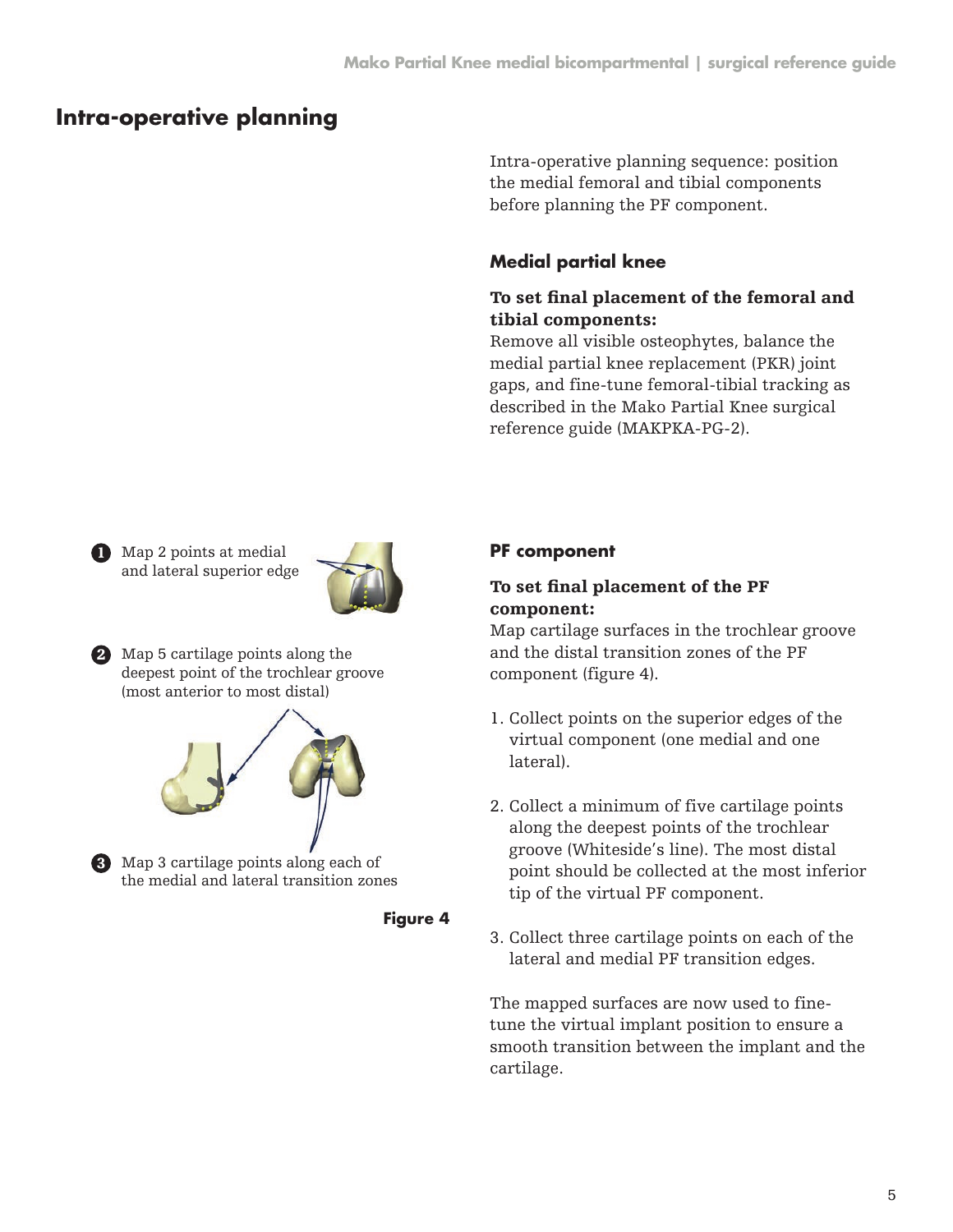## **Intra-operative planning**



**Figure 5**



**Figure 6**

#### **PF component (continued)**

#### Below are specific instructions on how to finetune and establish the final implant position.

1. In the sagittal quadrant, translate the component in the anterior/posterior direction to ensure that the superior-lateral edge of the implant is placed midway through the mapped surface (figures 5 and 6).

Verify that the superior-medial edge of the implant is contacting the medially mapped surface.

2. In the sagittal quadrant, the deepest point of the trochlear groove of the implant should rest on the cartilage mapped in the trochlear groove. To fine-tune, place the crosshair at the superiorlateral flange tip of the implant to set the rotation anchor, manually scroll to the deepest point of the trochlear groove, and adjust flexion/extension as required (figures 7 and 8).

In the same quadrant, verify that there is no interference with the ACL. The PF component should lie anteriorly to Blumensaat's line.



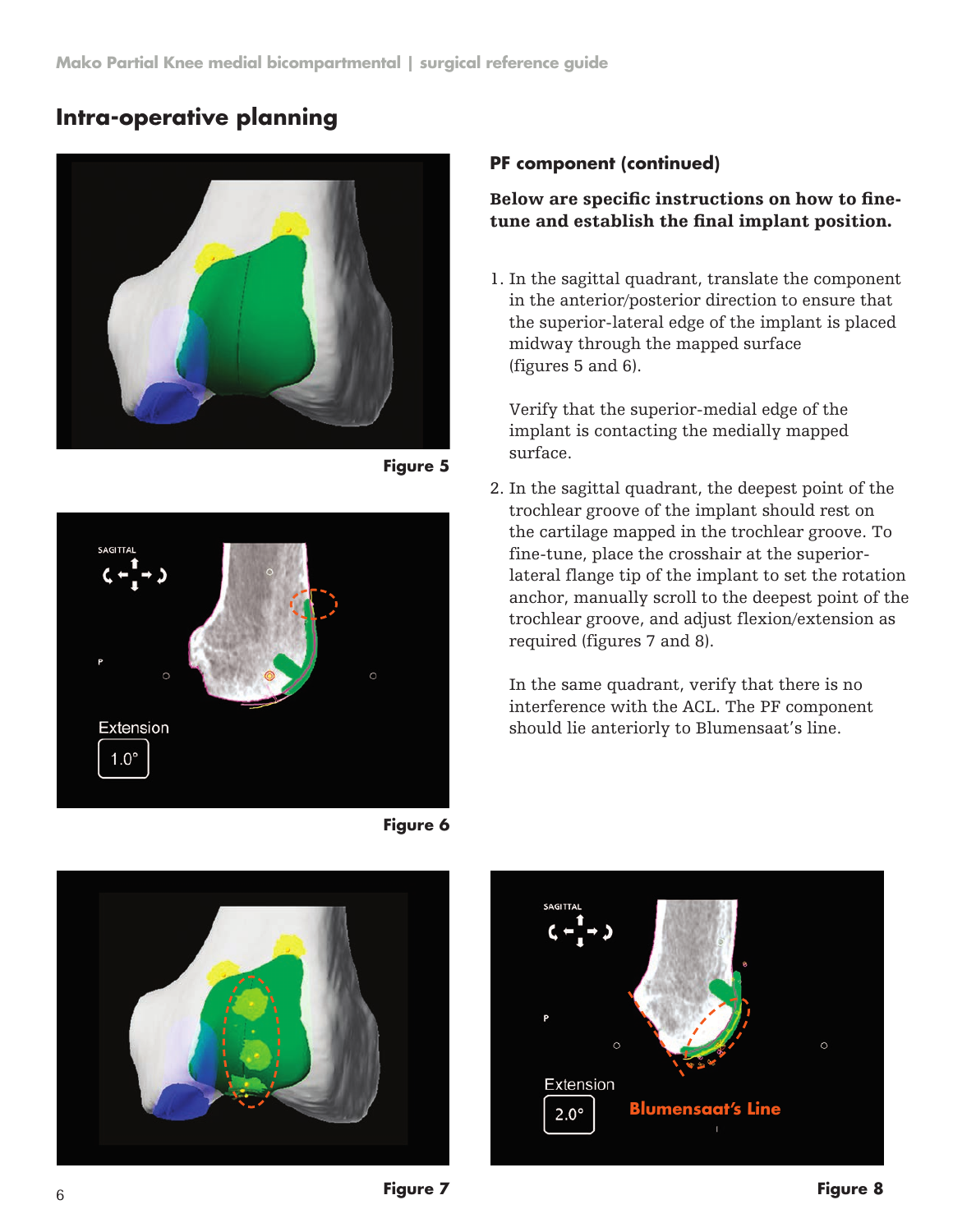## **Intra-operative planning**



**Figure 9**



**Figure 10**



3. Distally, in the sagittal and coronal quadrants, the virtual implant should be flush (or slightly recessed to the cartilage). The mapped cartilage is represented as yellow lines. Adjust superior/ inferior (S/I) and varus/valgus of the implant to create a smooth transition from the distal-lateral edge of the component to the lateral cartilage of the femoral condyles. The preferred varus/valgus setting is 0-2° varus (figures 9, 10, and 11).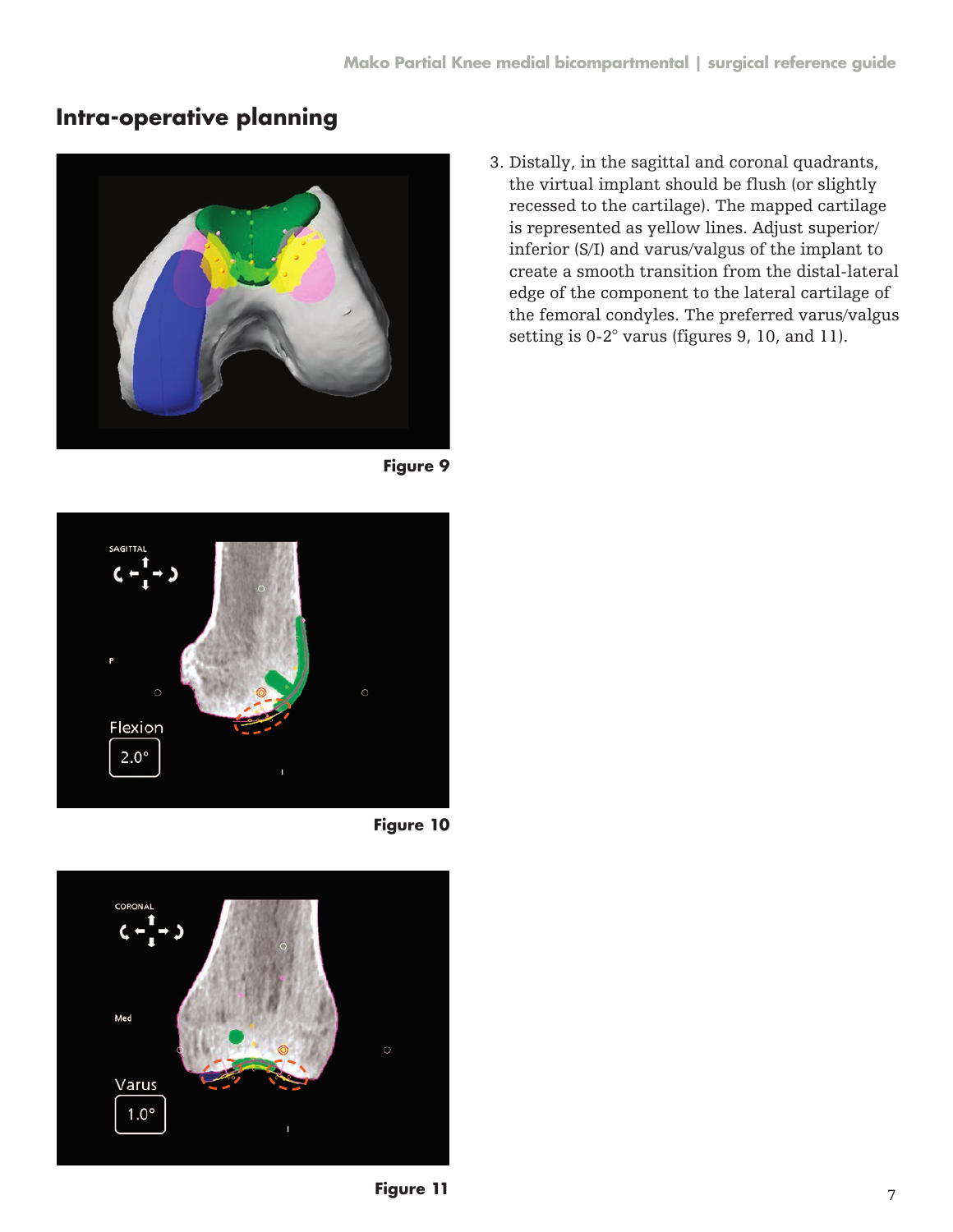## **Planning technique tips**

Occasionally it is difficult for the implant to perfectly match the anatomy. Below is the order of importance for the implant to match the mapped cartilage areas:

- 1. Trochlear groove and lateral femoral condyle transition zone
- 2. Medial femoral condyle transition zone
- 3. Superior (proximal) edges of component

Matching the trochlear groove may help prevent overstuffing of the joint and may allow for an anatomical reconstruction. Similarly, a smooth transition, particularly to the lateral femoral condyle, is important for enhanced kinematics and may allow for a smoother excursion of the patella from the condyles to the trochlear component.

On the other hand, contact between the patella and the superior section of the component occurs during full extension when there is little tension in the patellar tendon. Therefore, matching the superior areas is less important.

Proper procedure planning and careful execution allows for precise placement of the PF component. Anatomic resurfacing of the patella is also needed to allow for enhanced kinematics. Exact reconstruction of the patella thickness and shape is as important as proper PF component placement. If the PF component must seat proud on the native trochlear groove, the thickness of the resurfaced patella may need to be adjusted (reduced) to prevent overstuffing.

## **Final review of implant placement/gap balancing graph**

After all adjustments are completed it is important to review the final position of all virtual implants before proceeding to bone resection. This is accomplished by scrolling through the appropriate slices of the bone model in all three planes and confirming proper fit, no impingement, no overhang and smooth transition from the trochlear component into the femoral condyles and the femoral component.

It is also important to verify that the gap balancing chart still yields the desired gaps throughout range of motion.

Once the final position of all virtual implants has been verified we can safely proceed into bone resection, trialing and implantation.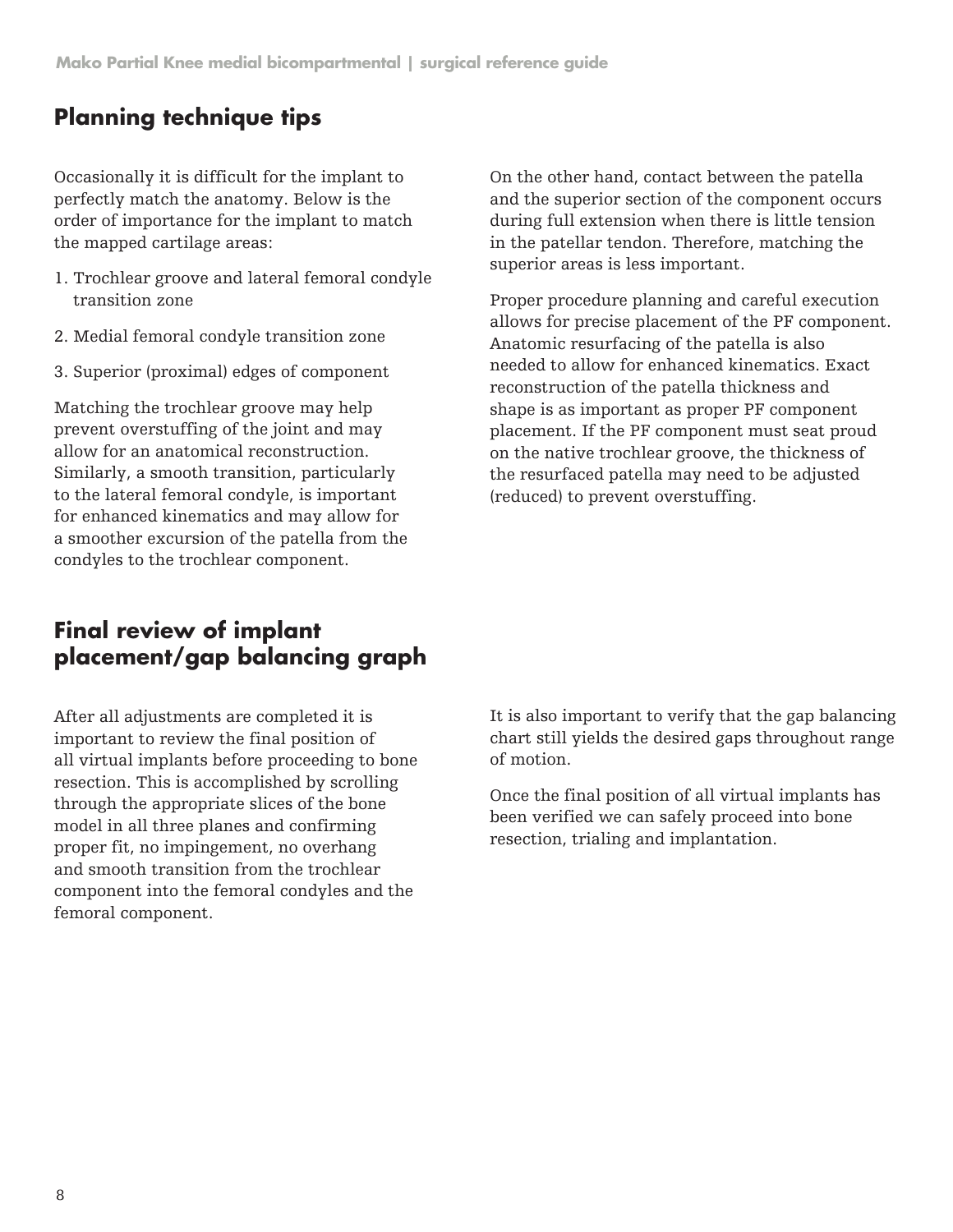## **Initial exposure and array placement**



**Figure 12**

arthrotomy to expose the joint. Place the femoral and tibial arrays, and the femoral and tibial checkpoints.

Perform a medial incision and parapatellar

Measure the thickness of the patella and resect it in the customary fashion.

**Figure 13**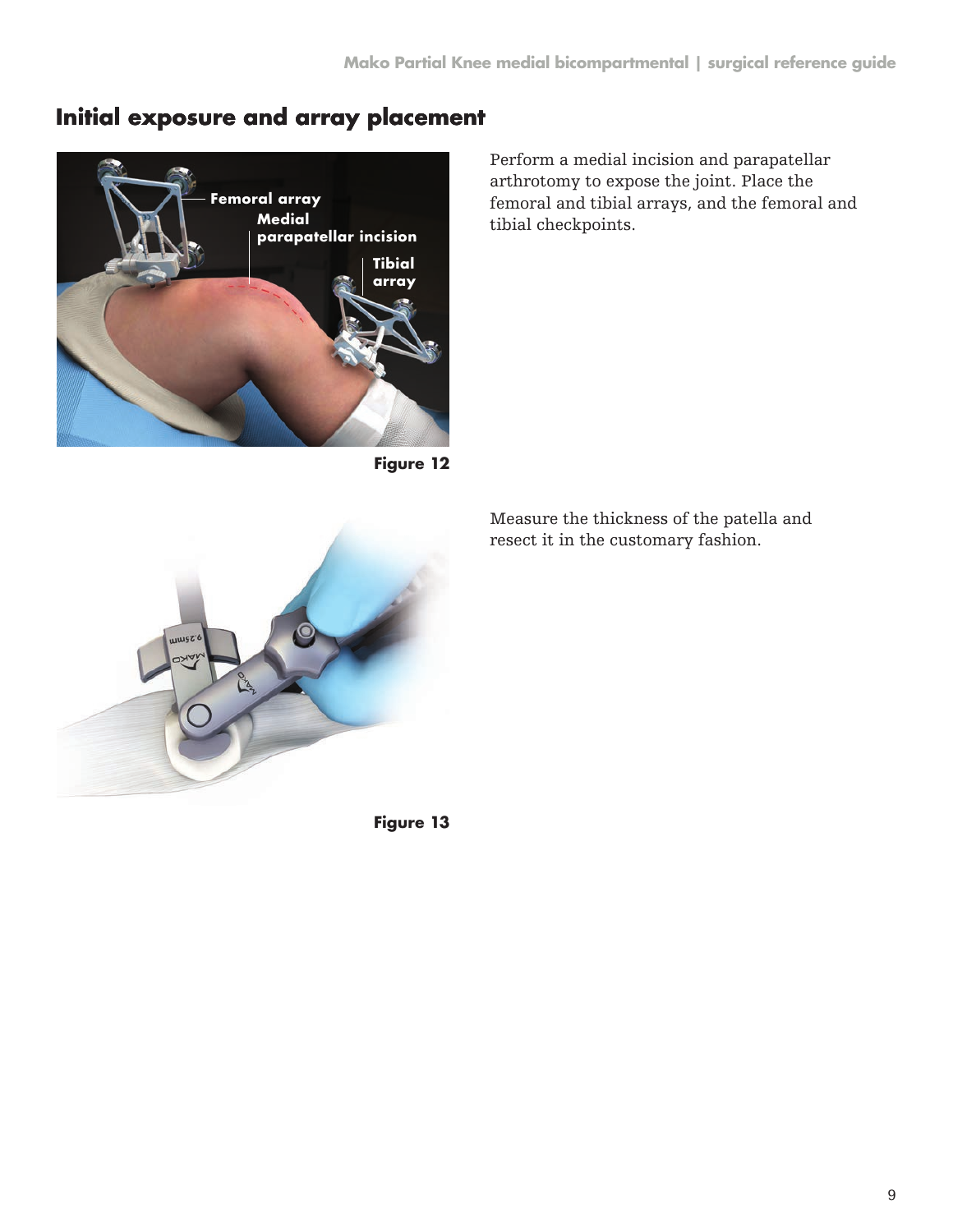

### **Bone registration and gap balancing**

Collect patient landmarks. Register and verify the femoral and tibial checkpoints.

Perform bone registration and verification of both the femoral and tibial surfaces.

Do not remove osteophytes before bone registration is completed.

Remove overhanging medial osteophytes and then capture a minimum of 4 poses while applying a valgus stress to passively correct the coronal deformity. The magnitude of the valgus stress must be such that it opens up the collapsed medial compartment and tensions the medial collateral ligament (MCL) to achieve the desired degree of correction and joint stability.

#### Caution must be exercised to not overcorrect the deformity.

The poses captured are in extension, mid-flexion, flexion, and deep-flexion (or approximately 5-10˚, 45˚, 90˚, and 100-120˚).

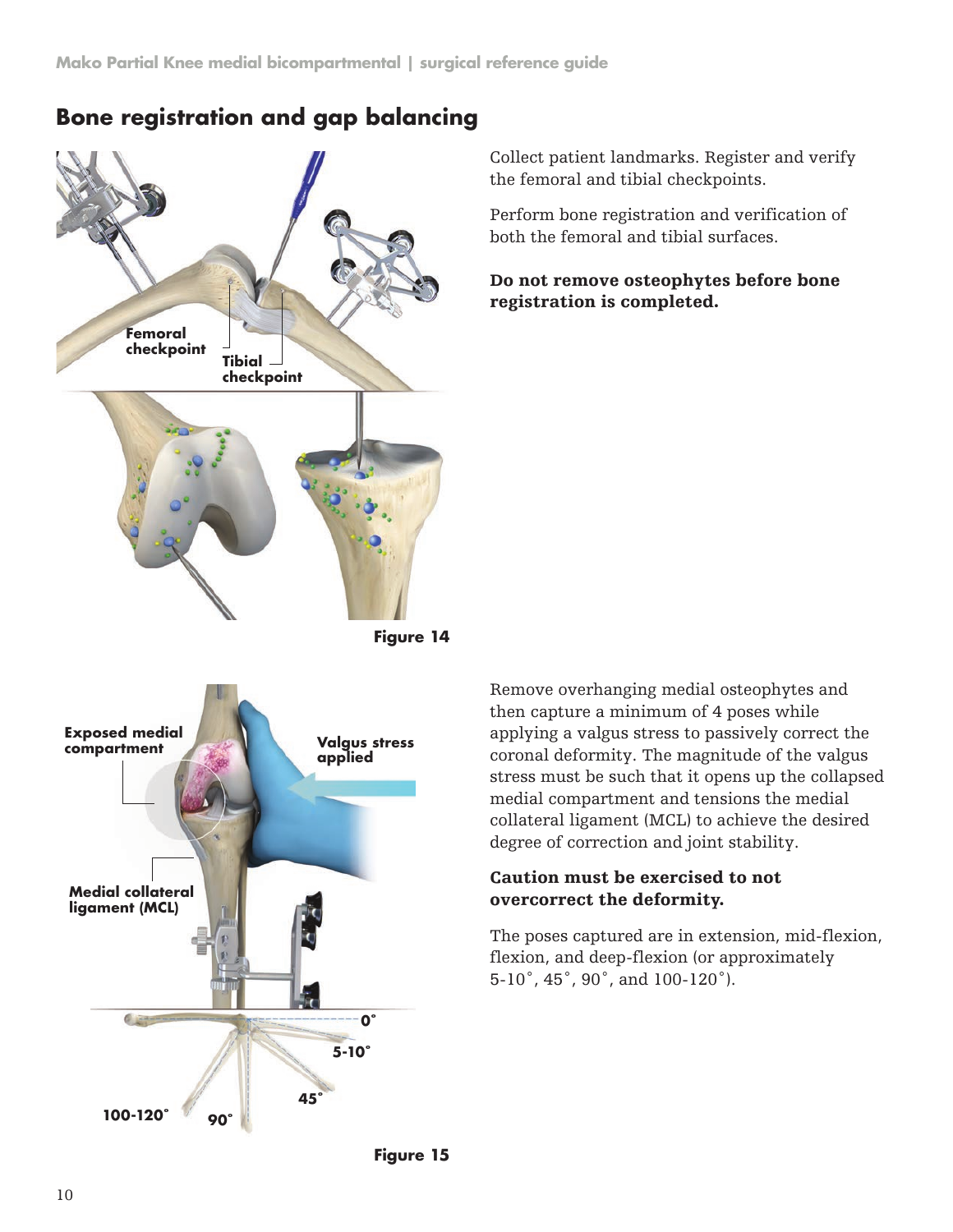## **Fine-tune implant positioning**



**Figure 16**

Map cartilage along the trochlear groove and in the distal femoral transition zones.

Fine-tune the femoral and tibial implant placement to ensure:

- Joint gaps are 0-1.5mm of looseness throughout range of motion
- Good central loading between the femoral and tibial components

Fine-tune the PF component position to ensure smooth transition from the implant to the femoral condyles and femoral component.



Position the Mako Robotic-Arm in the operative field and perform registration and verification of the robotic-arm.

**Bone resection**



Resect the femoral, tibial, and trochlear surfaces and create their respective peg holes.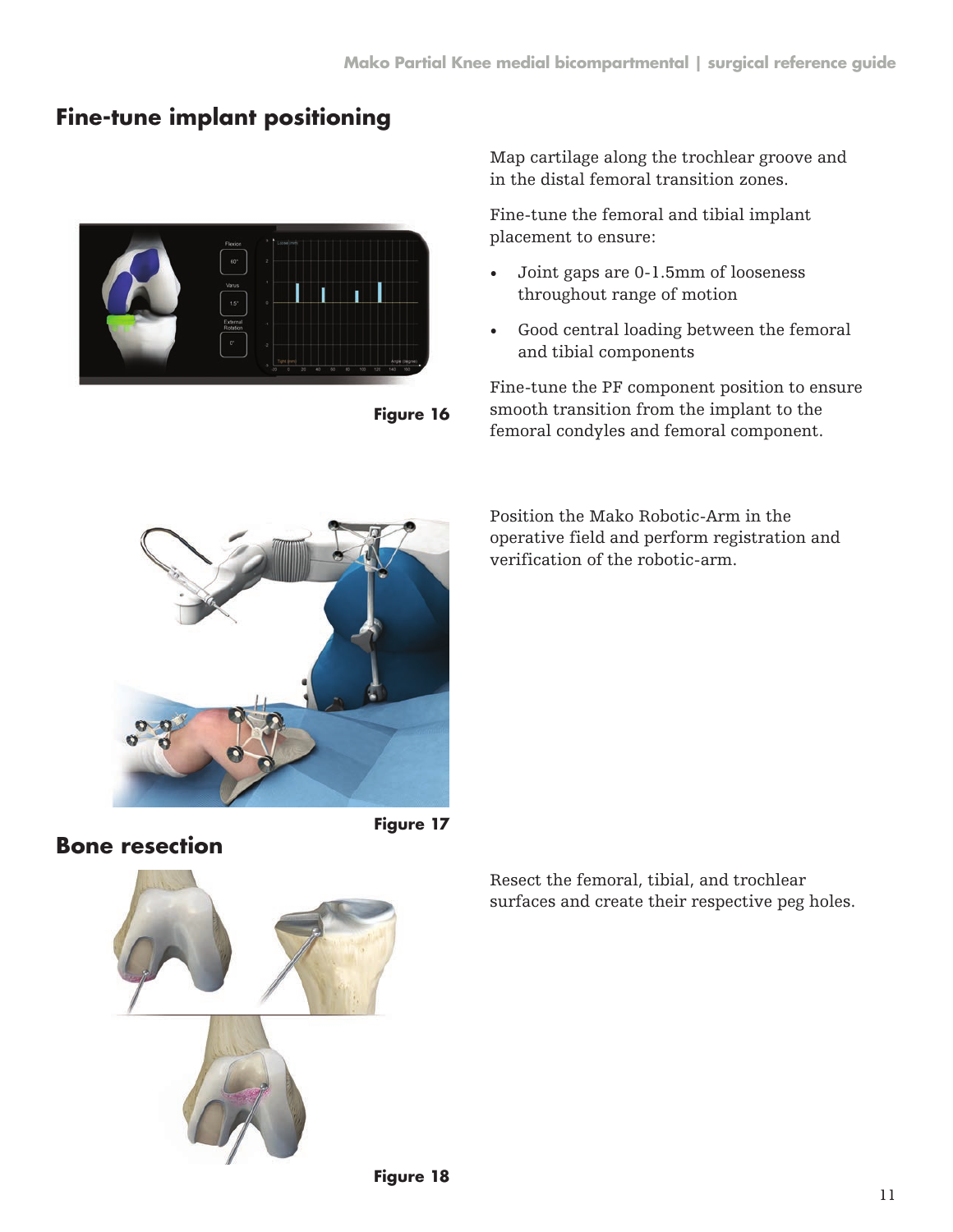## **Trialing, soft tissue balancing and implant insertion**



Remove any meniscus and other soft tissues. Clean up the joint and install trial components. Take the limb through range of motion to assess joint stability.





Wash the joint with pulse lavage and dry before cementing the final implants. Ensure that there is good pressurization of the cement to achieve good inter-digitation. Remove all extraneous cement and then keep the joint stable until cement cures.

- Once cement cures, reassess joint stability, tibiofemoral central tracking, and range of motion.
- Remove checkpoints, bone pins, and arrays. Close the surgical wound in the normal fashion.

**Figure 20**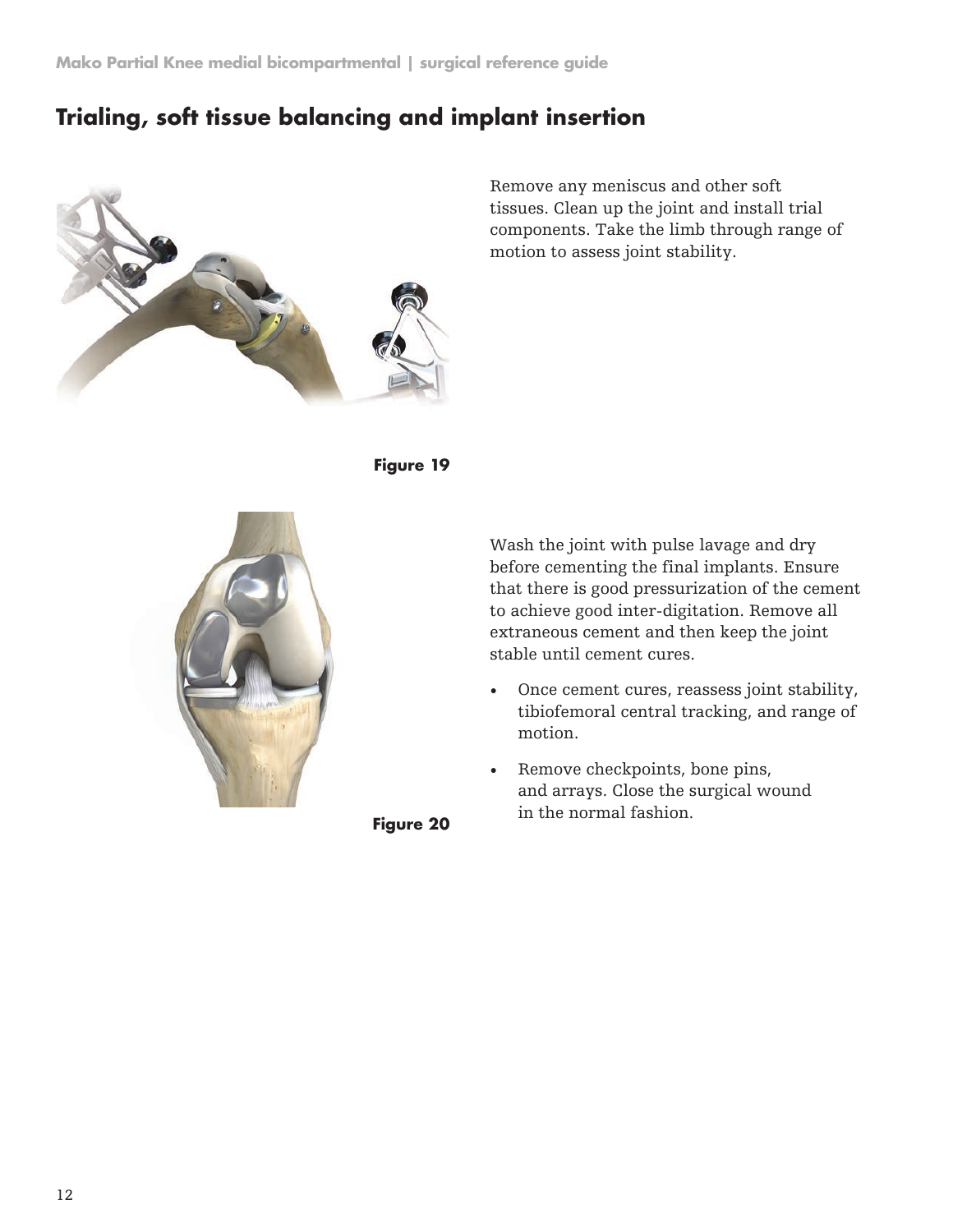## **Notes**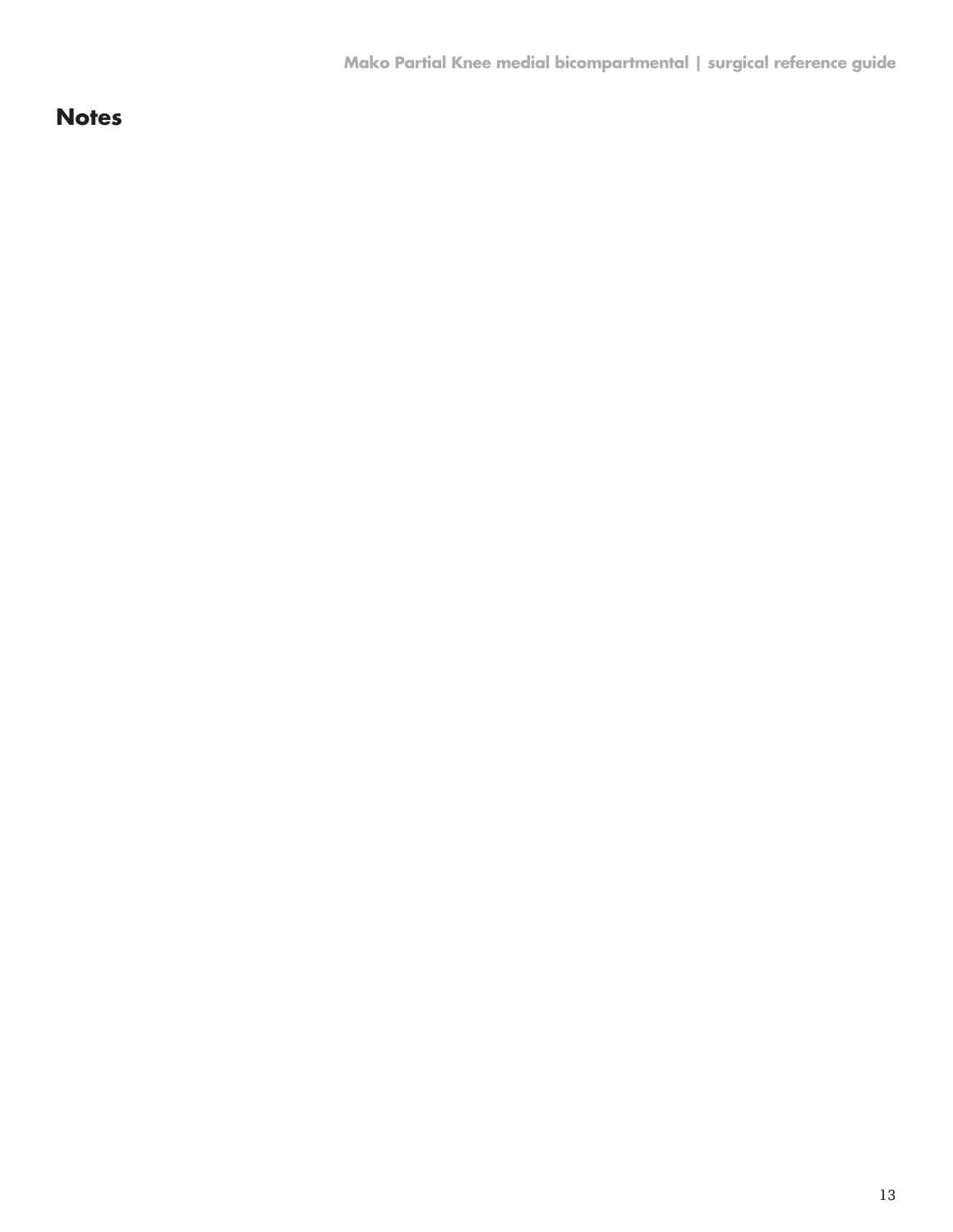**Mako Partial Knee medial bicompartmental | surgical reference guide**

## **Notes**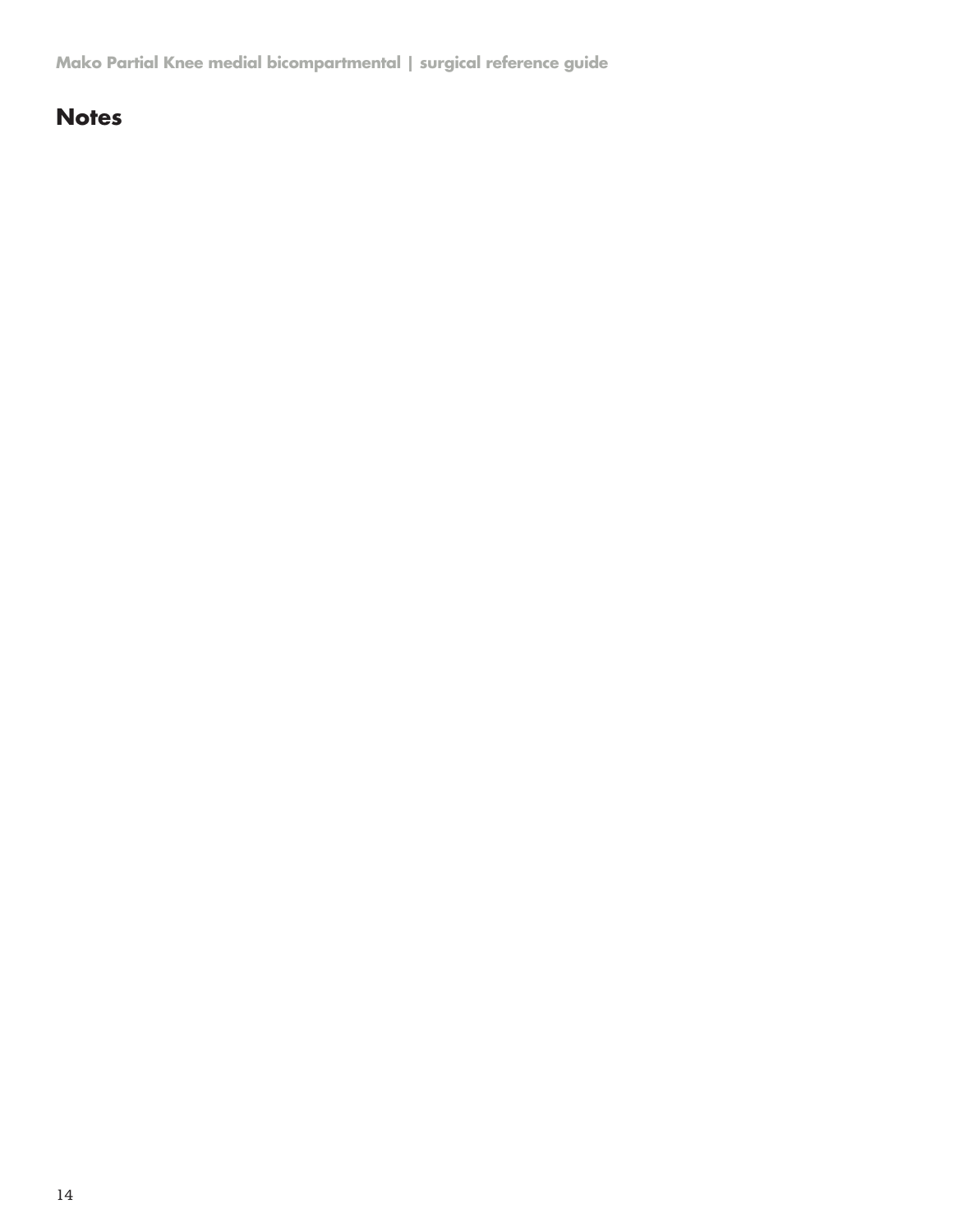## **Notes**